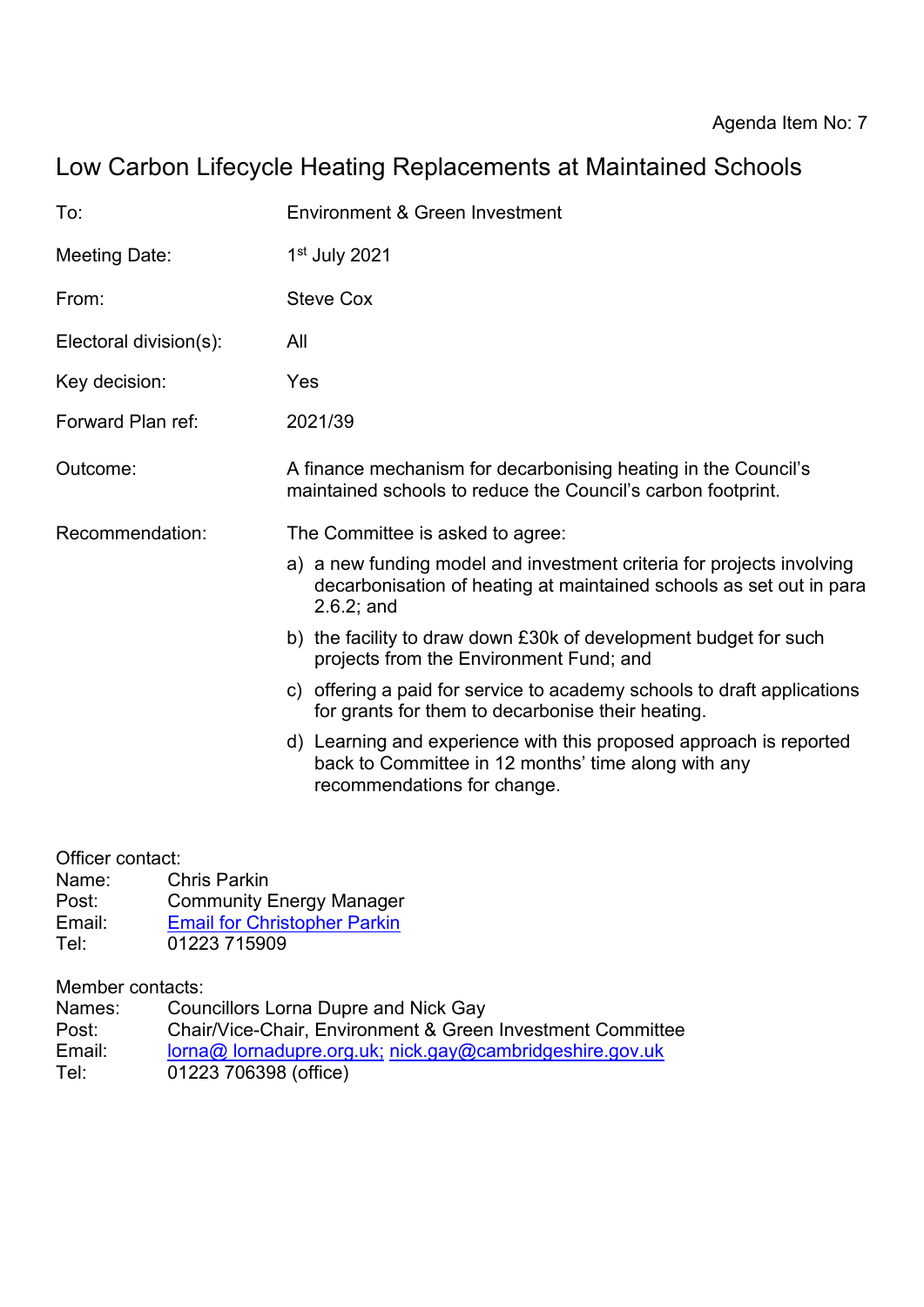## 1. Background

- 1.1 To deliver net-zero carbon emissions by 2050, heating and hot water for all buildings will need to shift off fossil fuels and onto low carbon heating solutions such as air source and ground source heat pumps. When these solutions are designed into new buildings, they are more cost effective than when retrofitted into existing buildings. The challenge all areas face is how to shift existing buildings to low carbon solutions to deliver against climate emergency declarations and targets, ahead of the regulatory and policy environment being fully in place to support this.
- 1.2 The Council's Climate Change & Environment Strategy Action Plan commits to replacing end of life oil and gas heating systems in maintained schools with low carbon heating systems. Experience from initial surveys and proposals for replacing heating in schools and CCC buildings with Air Source Heat Pumps (ASHP) demonstrates that capital costs are higher, in a retrofit situation and that ASHPs seldom deliver an energy bill saving as electricity costs are so much higher than gas and oil.
- 1.3 The Council receives School Condition Allocation funding from Department for Education for all aspects of urgent planned maintenance works on maintained schools, including boiler replacement. This enables the Council to deliver its statutory duty to ensure sufficient school places and that those places remain open to children throughout the year i.e. it allows us to avoid school closures due to maintenance issues. This provides sufficient funding for like for like replacement of end of life boilers, but it does not allow for higher capital cost, low carbon solutions.
- 1.4 The Council's schools' energy efficiency retrofit programme provides loan funding for energy conservation projects that can pay back within 15 years, or 20 years in the case of smaller schools and/or deeper retrofits such as heating replacement. However, as ASHPs in retrofit situations are not reducing energy bills they do not pay back.
- 1.5 A new funding model and investment criteria are required to address these challenges and enable low carbon lifecycle replacement of heating at maintained schools.

## 2. Main Issues

### 2.1 Project Pipeline

2.1.1 There are around 100 maintained schools in the county. Based on a nominal 20 year boiler life we should expect 5 schools per annum on average requiring boiler replacement, preferably with ASHPs. From recent school condition reports Education Capital have identified 6 schools which are currently in need of urgent boiler replacement and a further 11 which have boilers nearing the end of their lives.

#### 2.2 High Capital Costs

2.2.1 ASHP capital costs are higher than for boiler replacements. The table below shows the estimated costs for three schools, surveyed for replacement ASHPs, compared to the costs of like for like boiler replacement.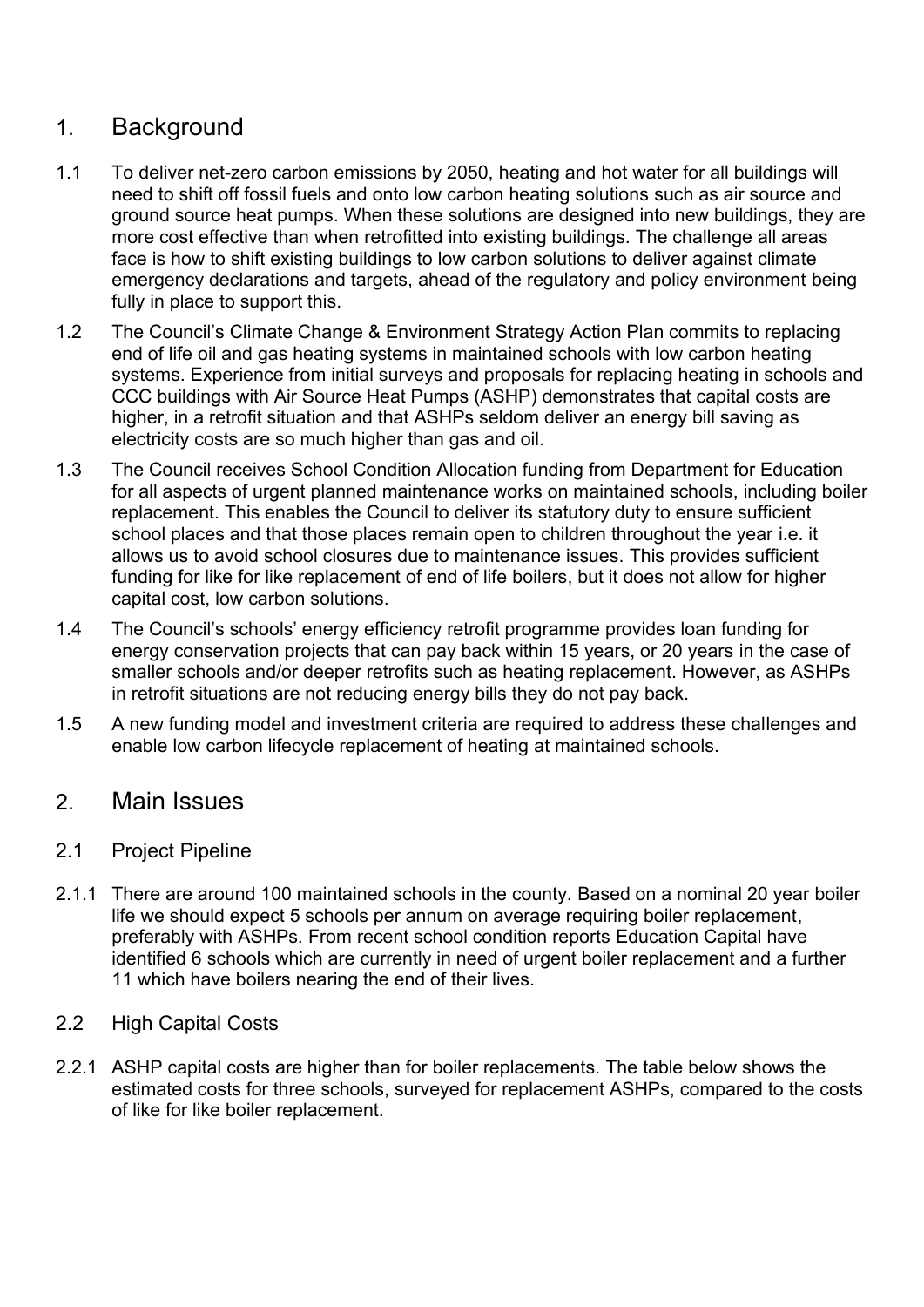|                                      | School A | School B | School C |
|--------------------------------------|----------|----------|----------|
| Replacement boiler<br>cost (approx.) | £43,750  | £62,000  | £30,000  |
| ASHP cost*                           | £73,000  | £134,000 | £58,000  |

\*Inclusive of design and project management, but excluding Measurement & Verification of operational performance

- 2.2.2 It should be noted that these sites were relatively straightforward for ASHP installation, requiring neither replacement of heat emitters (radiators or convector heaters) nor upgrades to the site's electrical connection capacity, which would increase costs substantially. ASHP costs are therefore at least twice as expensive as boilers.
- 2.3 Energy & Bill Impact
- 2.3.1 ASHP estimated energy savings and bill impacts for the same schools are summarised below. Negative figures represent an increase in energy consumption and energy bills.

|              | School A  | School A    | School B  | School B $(E)$ | School C  | School $C(f)$ |
|--------------|-----------|-------------|-----------|----------------|-----------|---------------|
|              | (kWh)     | (£)         | (kWh)     |                | (kWh)     |               |
| Gas savings  | 67,223    | £2.117      | 77,599    | £2.444         | 33,310    | £1,049        |
| Electricity  | $-20,499$ | $-E2,961$   | $-27,510$ | -£3.973        | $-10.707$ | -£1,546       |
| consumption  |           |             |           |                |           |               |
| <b>TOTAL</b> | 46,724    | -£843 (-9%) | 50,090    | $-E1,529(-9%)$ | 22,603    | -£497 (-3%)   |

- 2.3.2 Despite the substantial (kWh) energy savings and carbon emissions reductions, bills are increased due to the relative prices of gas versus electricity. In this situation ASHPs alone can clearly not repay their capital costs. This is particularly pronounced in retrofit situations. In new build situations ASHPs will be specified with low surface temperature radiators or underfloor heating enabling them to operate at higher Coefficients of Performance and consume less electricity.
- 2.4 Complementary & Offsetting Measures
- 2.4.1 Our engineering partner Bouygues proposed a range of additional energy conservation measures at each example school to offset the above bill increase and move this to an overall net energy bill saving. These savings, at year 1 energy prices, and the capital cost breakdown (including Measurement & Verification of operational performance) are given below. It should be noted that the scope for complementary measures is site specific and they may not be viable in all cases.

|                                                         | School A                                                                                                 | School B                                                                                                                     | School C                                                                                       |
|---------------------------------------------------------|----------------------------------------------------------------------------------------------------------|------------------------------------------------------------------------------------------------------------------------------|------------------------------------------------------------------------------------------------|
| Complementary<br>energy conservation<br>measures (ECMs) | LED lighting,<br><b>Building Energy</b><br>$\bullet$<br>Management<br>System,<br>10 kW solar PV<br>array | LED lighting,<br><b>Building Energy</b><br>$\bullet$<br>Management<br>System,<br>10 kW solar PV<br>array<br>Pipework lagging | <b>Building Energy</b><br>Management<br>System,<br>10 kW solar PV<br>array<br>Pipework lagging |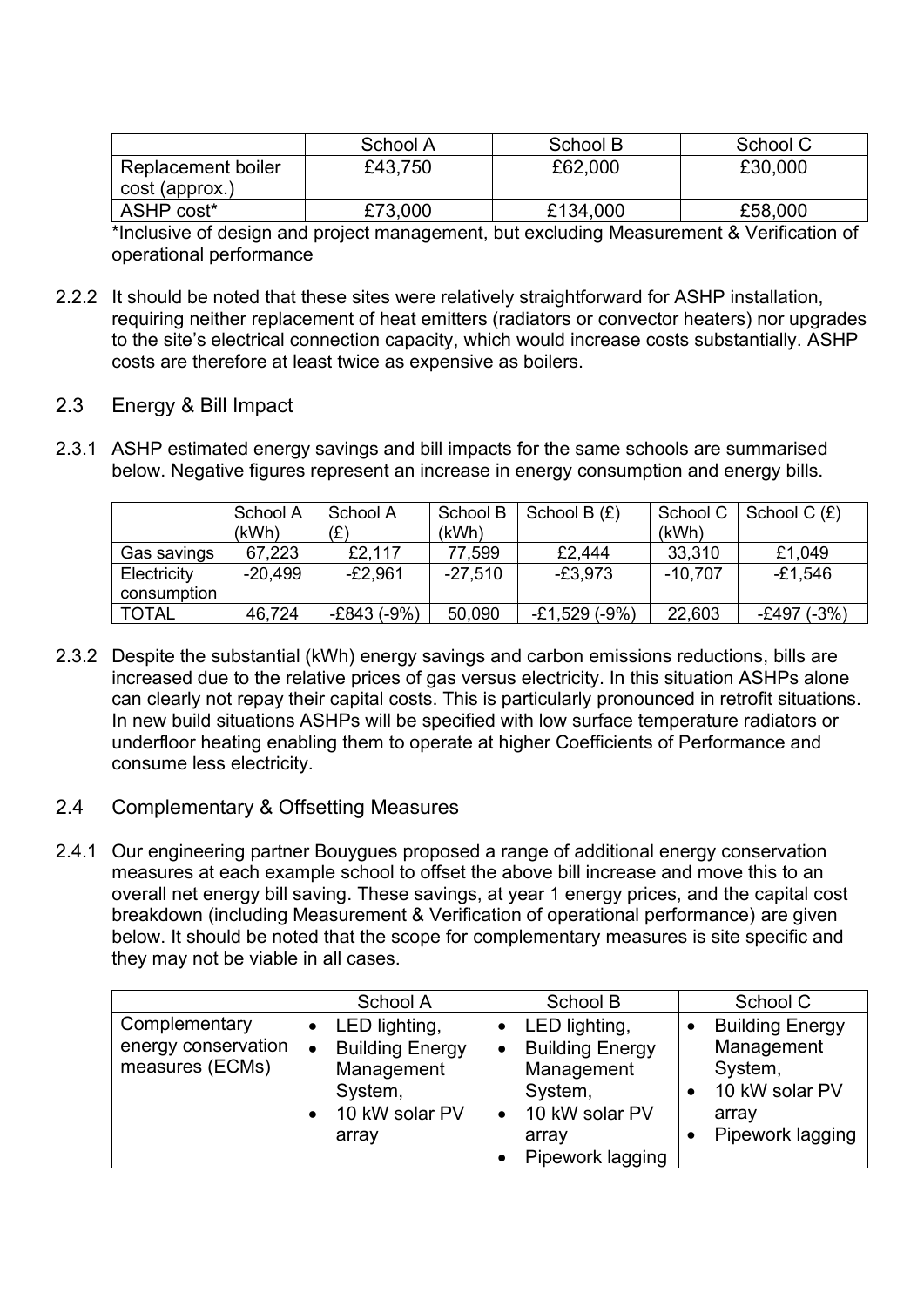| Net energy bill<br>saving | £1,700 (18%) | £1,500 (9%) | £2,200 (12%) |
|---------------------------|--------------|-------------|--------------|
| <b>ASHP</b> cost          | £73,000      | £134,000    | £58,000      |
| Other ECM cost            | £38,500      | £41,000     | £39,000      |
| M&V cost                  | £8,500       | £10,000     | £10,000      |
| <b>Total Capital Cost</b> | £120,000     | £185,000    | £107,000     |

- 2.5 Current Financing Arrangements & Payback
- 2.5.1 It can be seen from the above table, that although the complementary energy conservation measures deliver a net bill saving (and this will rise year on year as energy prices increase in real terms), the magnitude of the bill savings is small relative to the total capital cost. The result is that project payback periods are far in excess of the lifetime of the equipment (approximately 20 years).
- 2.5.2 The Conservative party's 2019 manifesto included £2.9bn over the term of the current Parliament for a Public Sector Decarbonisation Scheme (PSDS). The first round of this was launched in September 2020 awarding grant funding to public bodies for decarbonising heating in their own buildings. £1bn of funding was awarded in the first round, which was reportedly over-subscribed by 20%. The Council was successful in securing funding for decarbonising some of its own office buildings, but not in applications for funding for the above three schools due to the scheme being over-subscribed.
- 2.5.3 The Government's November 2020 Spending Review announced £475 million of funding in the 2021/22 financial year for "greening public buildings". However, Phase 2 of the PSDS, launched on  $7<sup>th</sup>$  April 2021, only allocated £75m of grant funding. There has been no announcement about subsequent phases of the Scheme, although the manifesto commitment and Spending Review imply that there will be further rounds in this and future years. We were successful at Phase 2 in securing grant funding (totalling £2.2m) for three maintained schools and for a large academy project.
- 2.5.4 PSDS Phase 2 was over-subscribed within 29 hours of launching. To secure grant funding in future phases we will need to have projects at Outline Business Case stage of development ready to submit as soon as the application window opens. The lack of explicit commitment to future phases of PSDS means that this Outline Business Case development will therefore be at risk. Fortunately initial development costs for these projects are relatively low and can be recovered for projects that proceed to works. The ability to draw down up to £30,000 of development budget from the Environment Fund would enable us to commission initial development work on a portfolio of schools in order to prepare for future phases of Public Sector Decarbonisation Scheme.
- 2.5.5 If grant funding is secured for projects this will obviously bring down the payback period for any residual loan funding. However, in some cases paybacks still exceed 20 years, which is the ASHP lifetime and the maximum payback that the Council will currently accept on loans for school projects. The additional capital contribution that would be required to bring the loan element within a 20 year payback was substantial in two cases and this is likely to be reproduced across other schools. An alternative approach to funding and investment criteria for decarbonising heating in maintained schools is therefore required.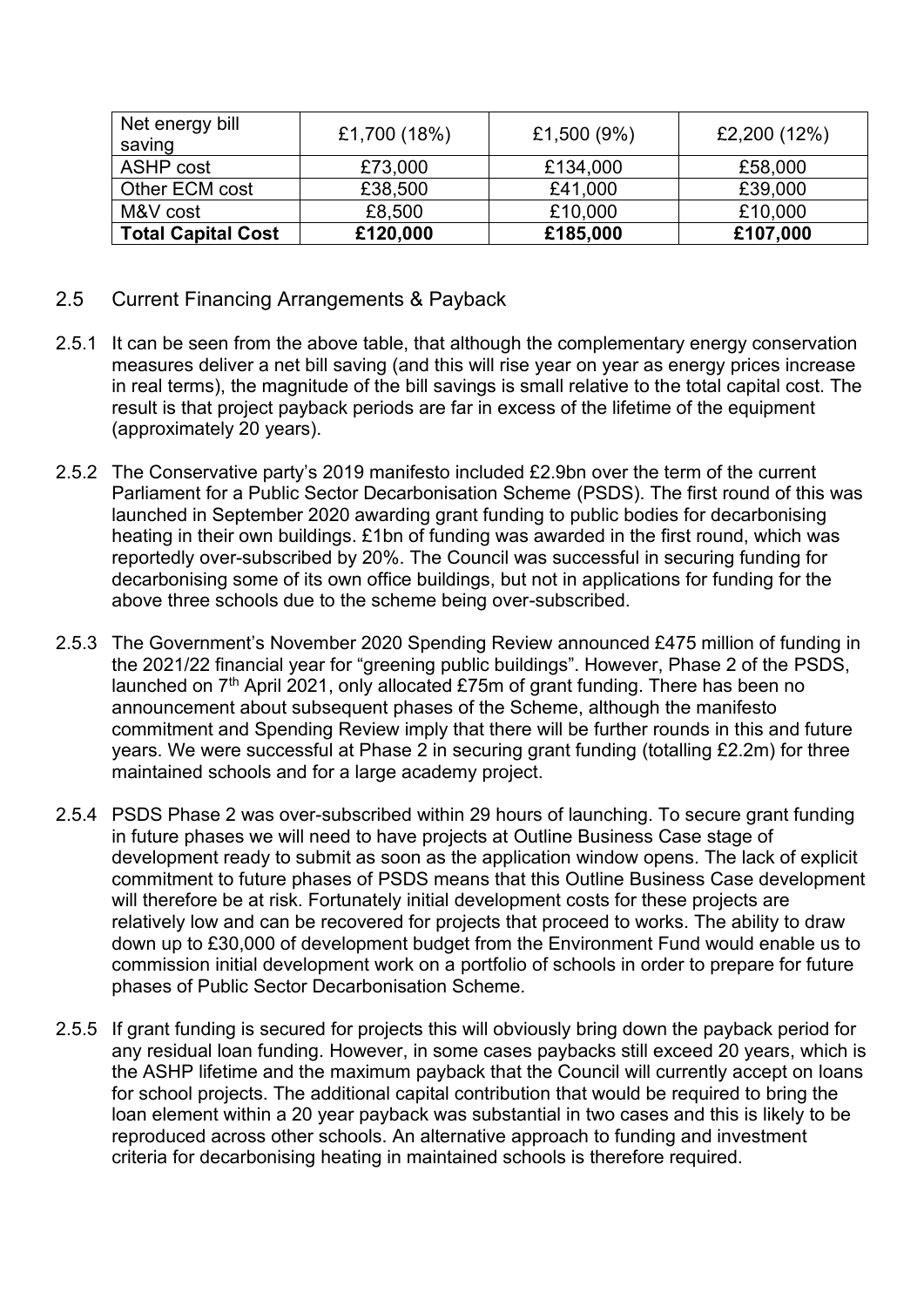|                                                                | School A | School B | School C |
|----------------------------------------------------------------|----------|----------|----------|
| <b>Total Capex</b>                                             | £120,000 | £185,000 | £107,000 |
| <b>PSDS</b> grant<br>eligibility                               | £70,000  | £116,000 | £65,000  |
| Capital contribution<br>required to achieve<br>20 year payback | £19,000  | £44,000  |          |

#### 2.6 Proposed Financing Arrangements

2.6.1 Delivering carbon savings in support of the Council's objective of a net zero carbon Cambridgeshire by 2050 is a key driver for these projects. The social value of the carbon savings delivered by these projects over the 20 year lifetime of the ASHP, calculated using HM Treasury's Green Book Greenhouse Gas appraisal toolkit, is significant.

|                                           | School A | School B | School C |
|-------------------------------------------|----------|----------|----------|
| Social value<br>of carbon<br>saved (£ PV) | £18,100  | £21,500  | £19,300  |

#### 2.6.2 If the Council were prepared to:

- i) make a capital contribution equivalent to the monetised carbon savings; and
- ii) make a contribution from Education Capital's (School Condition Allowance) funding equivalent to the cost of like for like boiler replacement; and
- iii) provide loan funding with no markup on the Council's own borrowing rates; and
- iv) assess the investment criterion across a portfolio of school projects rather than on a school by school basis; and
- v) (if necessary) take a longer term view for investment criteria where this helps e.g. seek a positive NPV over 40 years.

This is likely to make decarbonising heating in maintained schools viable, at least where grant funding can be secured. The longer assessment period (point (v)) may allow a broader range of technologies to be considered e.g. Ground Source Heat Pumps, upgrading heat emitters to low surface temperature emitters (enabling more efficient operation of heat pumps), insulation and improved glazing. This may in turn allow better long term management of energy costs.

- 2.6.3 The size of capital contribution from points (i) and (ii) would need to be sufficient to bring the balance of loan funding required down to a level that could be repaid from the net energy bill savings within 20 years. Taking a portfolio approach would allow any surplus capital contribution from (i) and (ii) to be banked and used to subsidise a larger capital contribution for other schools which have more challenging business cases.
- 2.6.4 The capital contribution described in point (i) above could initially come from the £12.5 m Environment Fund set up for reducing the Council's carbon footprint and tackling climate change. There is at present around £10m of this unallocated. If the carbon savings in 2.6.1 prove typical, an average pipeline of 5 schools per annum implies around a £100k per annum drawdown on the Environment Fund for replacing end of life boilers with ASHPs.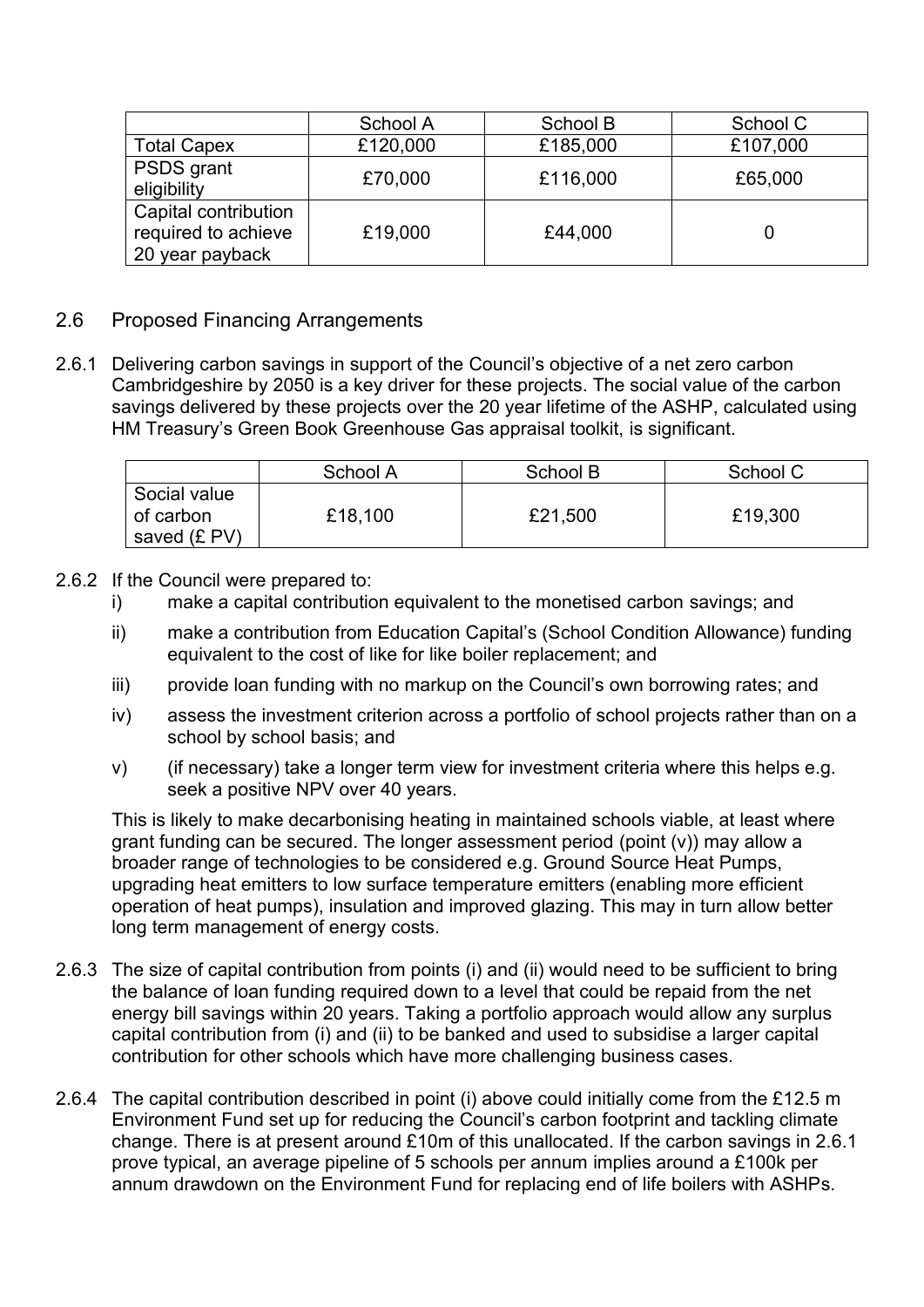- 2.6.5 It should be noted that this funding approach still leaves the choice on whether to proceed with ASHP installation, rather than like for like boiler replacement, with the school. This requires the school/governors to be willing to sign up to a 20 year loan repayment (possibly longer in some cases) for a project which has a projected net neutral impact on cashflow. With no net financial benefit to the school this may seem like too much of a risk to some schools, unless they have a commitment to carbon reduction.
- 2.6.6 An alternative approach would be to exclude the repayable loan element (2.6.2 (iii)) and increase the Council's capital contribution (2.6.2 (i)) by a corresponding amount. This would be more attractive to schools, but would increase costs to the Council, with operational energy savings accruing as a benefit to the schools rather than being used to repay a portion of the Council's borrowing. If this approach is preferred we may want a mechanism to recover some of the Council's investment if the schools voluntarily academise.
- 2.7 End of life replacements, summer 2021 and Non-viable Projects
- 2.7.1 Education Capital have identified six schools which require urgent boiler replacement before this winter and for which no PSDS grant funding has been secured. To prevent risk of school closures due to loss of heating (and avoid the Council failing in its statutory duty to provide open school places), Education Capital plan to replace boilers with gas boilers, in these schools this summer.
- 2.7.2 In the absence of grant funding, a Council capital contribution in the region of £940,000 is estimated to be required to deliver ASHPs at these schools. This is likely to be several times higher than the monetised carbon savings of these projects. Development time and extended leadtimes for equipment (due to global supply shortages on electronic components) also mean that ASHPs cannot be delivered for these six projects ahead of next spring, which would create a significant risk of school closure if their boilers fail this winter. Temporary boiler hire might be viable to keep schools open in this instance. However, the schools would need to hire temporary boilers themselves, as the Council does not have suitable frameworks for this. We have seen temporary boiler hire costs in the range from £1k per week for a 20 week period up to a £26k deployment cost plus £1,000 per week thereafter. Schools are likely to struggle to cover such costs. It is also likely to take at least a week with the school closed before temporary boilers could be deployed. Delaying boiler replacement in these six schools does pose a high risk of school closure, and thus a failure of the Council in its statutory duty to keep schools open.
- 2.7.3 Looking beyond these six urgent boiler replacement projects, the portfolio approach described in 2.6.2 (iv) will help for schools where grant funding has not been secured or where costs are particularly high, as any surplus from monetised carbon savings and like for like boiler costs from other projects can subsidise more challenging business cases. We suggest that only where it has not been possible to create a viable project under the portfolio approach and boiler replacement is essential in order to keep the school open, like for like boiler replacement should be implemented.
- 2.8 Evaluation and Review
- 2.8.1 If the Committee approve the above approach set out in section 2.6 there will be considerable learning over the early projects and there may be a need to revise the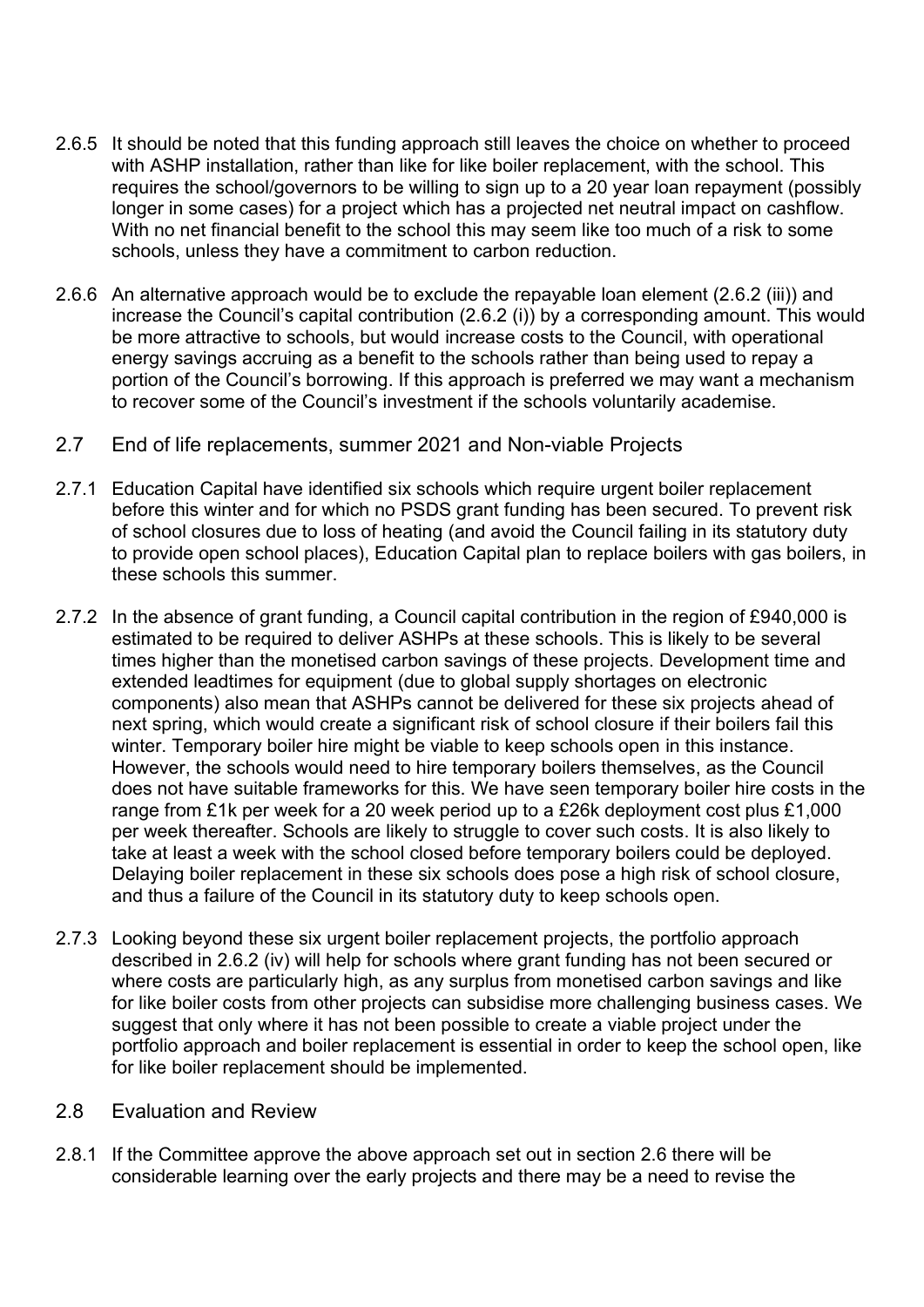approach on the basis of this learning and/or as grant fund opportunities change over time. It is, therefore, recommended that experience over the next 12 months is reported back to Committee along with any recommendations for change.

2.8.2 Changes to the regulatory and funding landscape will also be reported. It is expected that Government will, at some point regulate to phase out fossil fuel boiler installation. It is possible that, at this time, Department for Education School Condition Allocation funding will be increased to reflect the higher capital costs of low carbon heating. The funding mechanism in this paper may therefore only need to be a transitional arrangement to bridge the gap until regulation and increased School Condition Allocation funding are implemented.

#### 2.9 Supporting Academy Schools

2.9.1 Academy schools are eligible to apply direct for Public Sector Decarbonisation Scheme grant funding. They are unlikely to have the expertise and resource to do this themselves. Some are working with consultants to develop applications. With our experience and success from the first two phases of the Public Sector Decarbonisation Scheme, and with our access to Bouygues and SSE resource for technical development work, we could offer a similar, costed service to academies. Successful bids could then be delivered via our existing Managed Service Agreement offer to academies. This may require future Public Sector Decarbonisation Scheme phases to have longer deadlines in order to allow time for planning permission to be secured after grant award. If the academies have the balance of capital costs to invest themselves they could commission the works directly from Bouygues/SSE via our Framework Agreement after paying an access fee.

## 3. Alignment with corporate priorities

#### 3.1 Communities at the heart of everything we do

The following bullet points set out details of implications identified by officers:

- The proposed financial contribution from the Council will help support communities in decarbonising heating: directly by decarbonising the school's heating; indirectly by raising awareness amongst pupils, parents and community users of school buildings of low carbon heating options.
- 3.2 A good quality of life for everyone

There are no significant implications for this priority.

3.3 Helping our children learn, develop and live life to the full

The following bullet points set out details of implications identified by officers:

- Low carbon replacement heating projects will replace end of life heating systems helping avoid temporary school closures due to failed heating. The complementary energy saving measures help manage energy costs, avoiding undue pressure on school budgets, helping improve educational delivery.
- The projects have the potential to help children at the schools learn about tackling climate change.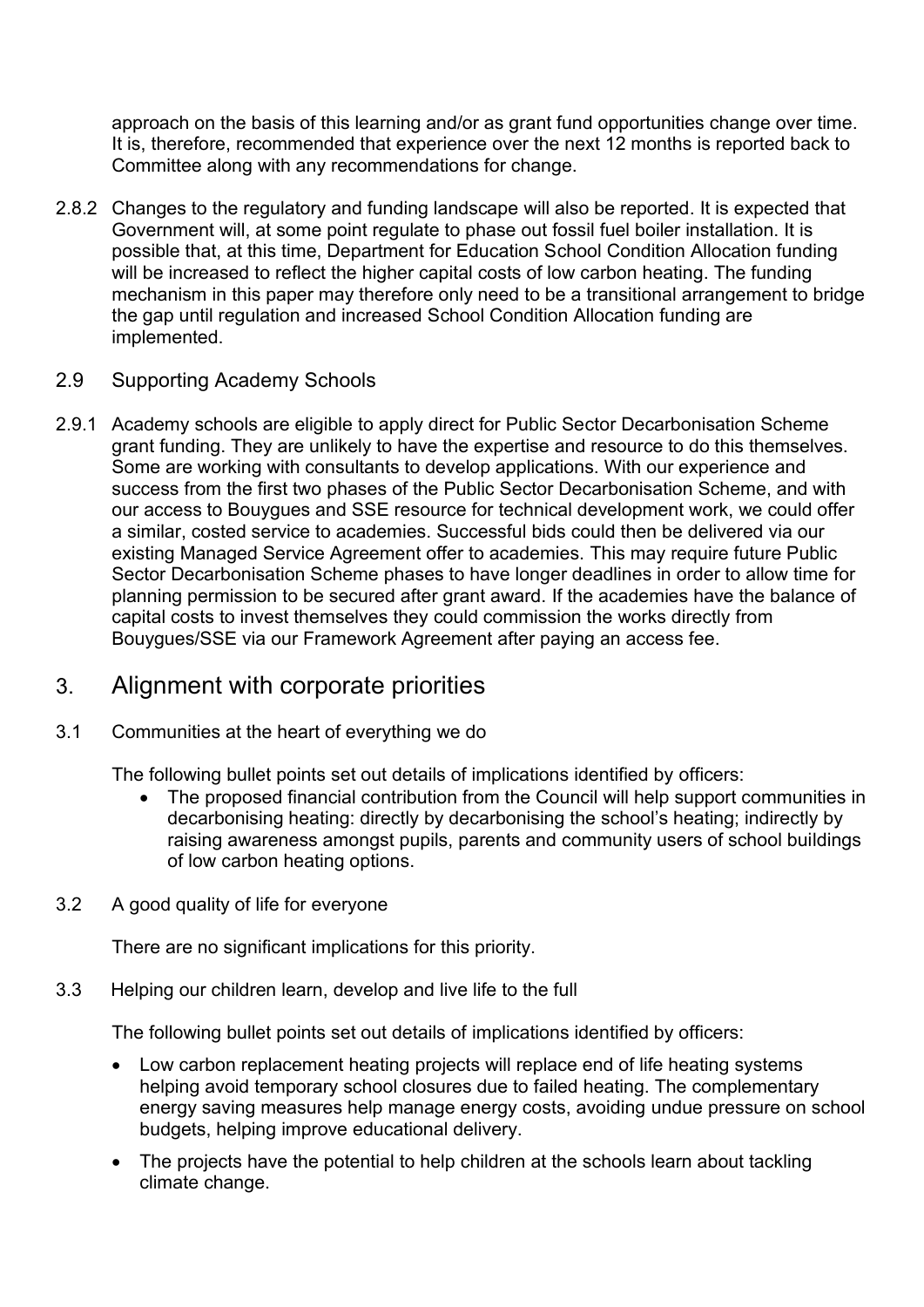3.4 Cambridgeshire: a well-connected, safe, clean, green environment

The following bullet points set out details of implications identified by officers:

- Achieving net zero carbon emissions requires fully decarbonising heating in buildings by 2050. Low carbon replacement heating projects will make a significant reduction in the direct carbon emissions from the schools.
- Fossil fuel heating systems have 20+ year lifetimes, so capturing the opportunity to replace these with low carbon systems as they reach the end of their lives is important to ensure none are still operating in 2050.
- 3.5 Protecting and caring for those who need us

There are no significant implications for this priority.

- 4. Significant Implications
- 4.1 Resource Implications

The following bullet points set out details of significant implications identified by officers:

- There is a risk of sunk costs for developing projects which are unable to progress to works. These costs are small (£30k see paragraph 2.5.4) and could be offset from revenue from the existing schools' energy efficiency retrofit programme.
- The Environment Fund capital contribution proposed under paragraph 2.6.2 (i) is from borrowing and will need to be repaid from other Council income streams. However, no overall increase in the Environment Fund is being sought, so the recommendations in this report do not create a new or increased resource pressure.
- 4.2 Procurement/Contractual/Council Contract Procedure Rules Implications

The following bullet points set out details of significant implications identified by officers:

- Project development and installation will be delivered under the Energy Performance Services Framework Agreement with Bouygues Energies & Services and SSE Enterprise Energy Solutions signed in March 2021.
- 4.3 Statutory, Legal and Risk Implications

The following bullet points set out details of significant implications identified by officers:<br>• Schedule 2 Part 12 A(a) of the Town and Country Planning (General Permitted

• Schedule 2 Part 12 A(a) of the Town and Country Planning (General Permitted Development) Order 2015 grants Local Authorities permitted development rights to install equipment required for functions it exercises. This covers installation of low carbon heating in maintained schools, subject to the limitations in Part 12 A (a), namely that the volume of the installation is less than 200  $\mathrm{m}^3$  and that their height above ground level does not exceed 4 m. If these limitations were not met planning consent would be required which is unlikely to be achievable within the delivery window allowed by PSDS grants (8-12 months in Phases 1 and 2).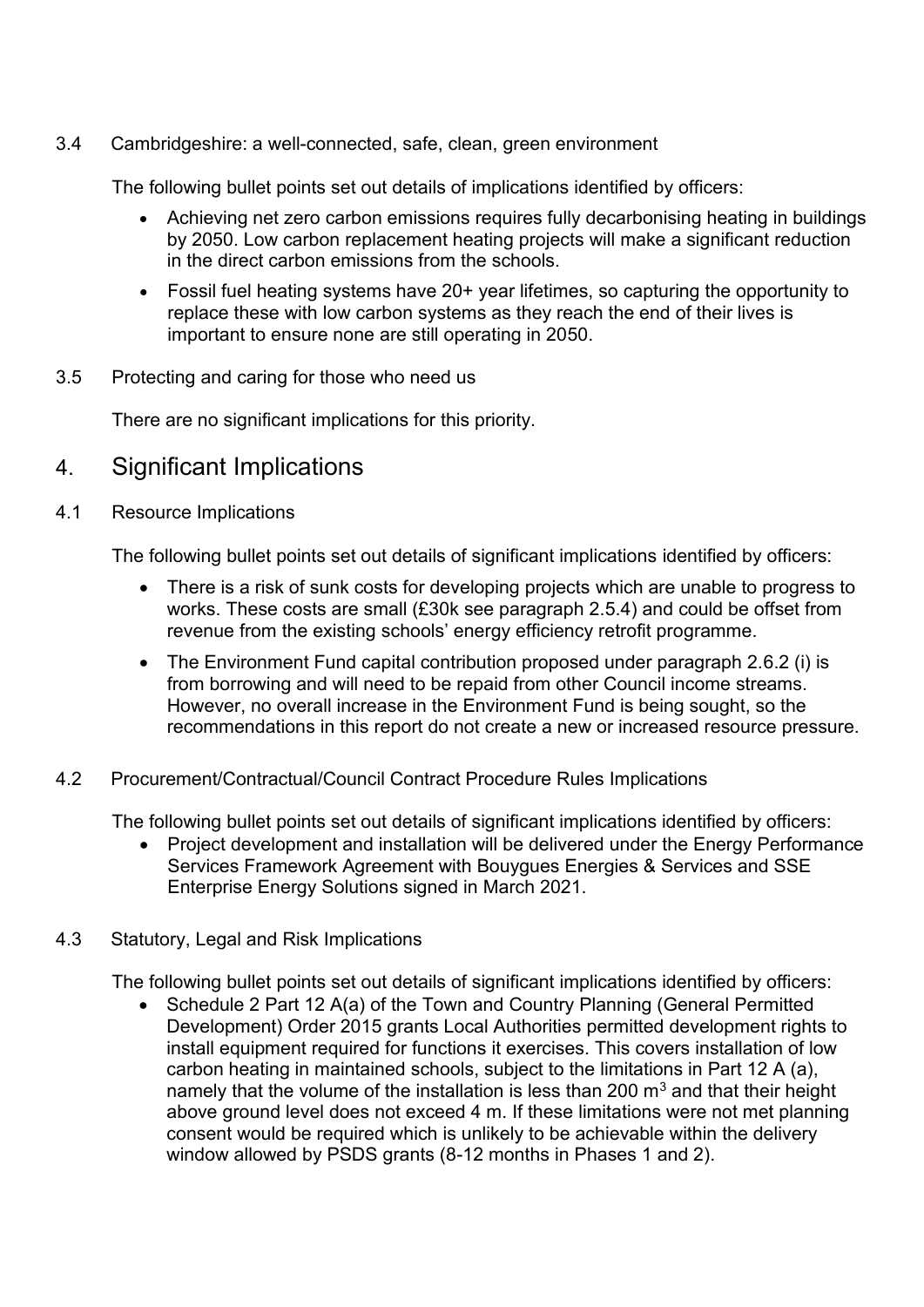4.4 Equality and Diversity Implications

There are no significant implications within this category. An Equality Impact Screening undertaken for the proposals has shown no potential negative impact.

4.5 Engagement and Communications Implications

There are no significant implications within this category.

4.6 Localism and Local Member Involvement

There are no significant implications within this category.

4.7 Public Health Implications

The following bullet point sets out details of implications identified by officers:

There will be a small positive impact in reducing air pollutant emissions as a result of moving away from combustion-based heating to heat pumps.

- 4.8 Environment and Climate Change Implications on Priority Areas:
- 4.8.1 Implication 1: Energy efficient, low carbon buildings. Positive: Explanation: Low carbon lifecycle heating projects will reduce carbon emissions from maintained schools and improve their energy efficiency.
- 4.8.2 Implication 2: Low carbon transport. Neutral: Explanation: No impact on transport.
- 4.8.3 Implication 3: Green spaces, peatland, afforestation, habitats and land management. Neutral: Explanation: No impact on land use.
- 4.8.4 Implication 4: Waste Management and Tackling Plastic Pollution. Neutral: Explanation: Packaging waste associated with delivery of materials will be managed by

supply chain procurement conditions which Bouygues and SSE are required to apply via our contract with them.

- 4.8.5 Implication 5: Water use, availability and management: Neutral: Explanation: No impact on water use or drainage.
- 4.8.6 Implication 6: Air Pollution.

Positive:

Explanation: In principle the reduction in gas and oil consumption reduces production of air pollutants in particular NOx, although the impact on air pollutant concentrations in areas of air quality exceedance will be immeasurably small.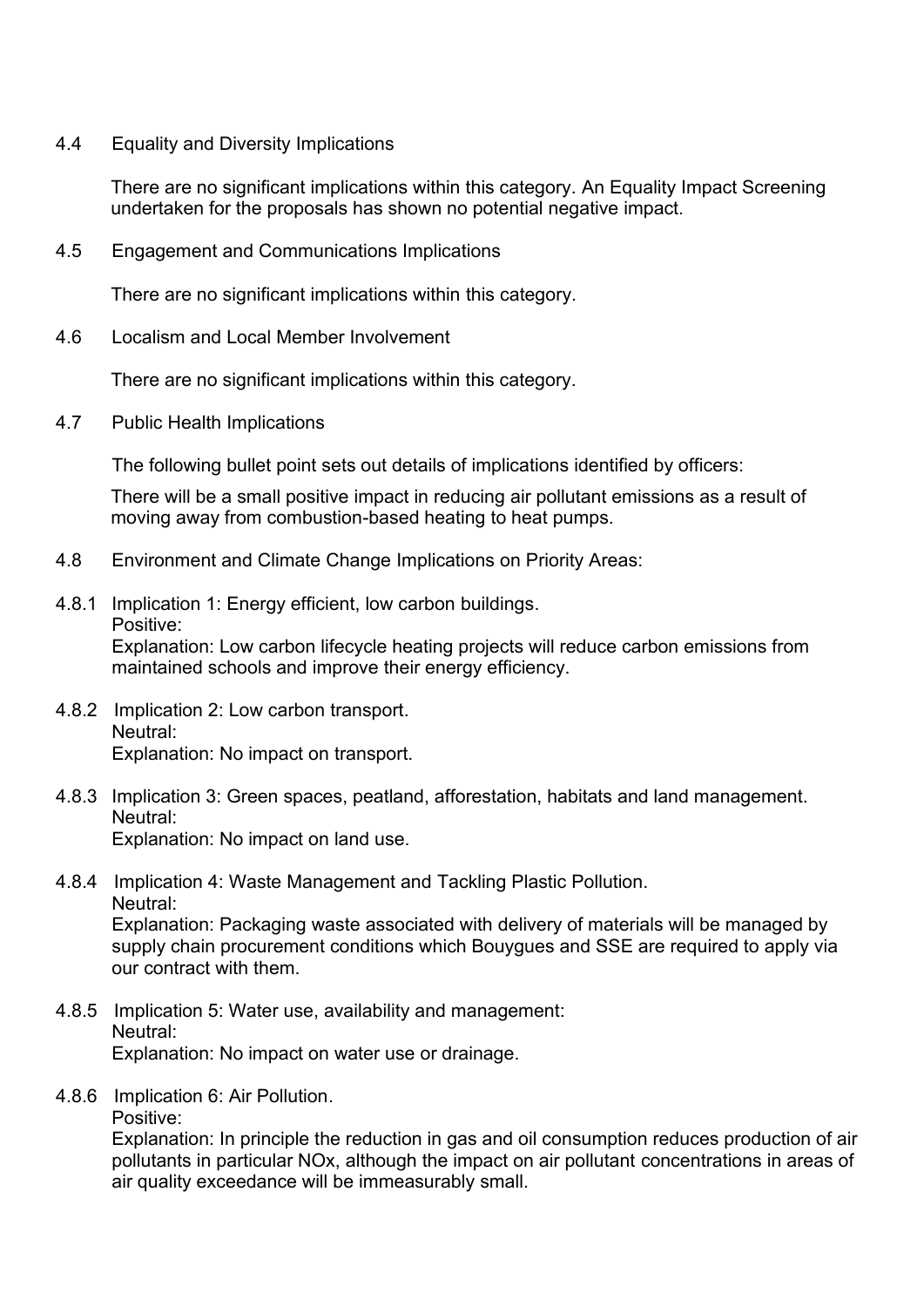4.8.7 Implication 7: Resilience of our services and infrastructure, and supporting vulnerable people to cope with climate change. Positive:

Explanation: Schools with low carbon heating installed will no longer rely on global supply chains for oil and gas providing both cost certainty and supply resilience.

Have the resource implications been cleared by Finance? Yes Name of Financial Officer: Sarah Heywood

Have the procurement/contractual/ Council Contract Procedure Rules implications been cleared by the LGSS Head of Procurement? Yes Name of Officer: Henry Swan

Has the impact on statutory, legal and risk implications been cleared by the Council's Monitoring Officer or LGSS Law? Yes Name of Legal Officer: Fiona McMillan

Have the equality and diversity implications been cleared by your Service Contact? Yes

Name of Officer: Elsa Evans

Have any engagement and communication implications been cleared by Communications? Yes Name of Officer: Simon Cobby

Have any localism and Local Member involvement issues been cleared by your Service Contact? Yes Name of Officer: Emma Fitch

Have any Public Health implications been cleared by Public Health? Yes Name of Officer: Iain Green

If a Key decision, have any Environment and Climate Change implications been cleared by the Climate Change Officer? Yes Name of Officer: Emily Bolton

## 5. Source documents guidance

- 5.1 Source documents
	- i) Conservative Party 2019 Manifesto Costings Document
	- ii) Spending Review 2020
	- iii) HM Treasury Green Book Greenhouse Gas Appraisal Toolkit

#### 5.2 Location

i) 5ddaa257967a3b50273283c4 Conservative 2019 Costings.pdf (website-files.com)